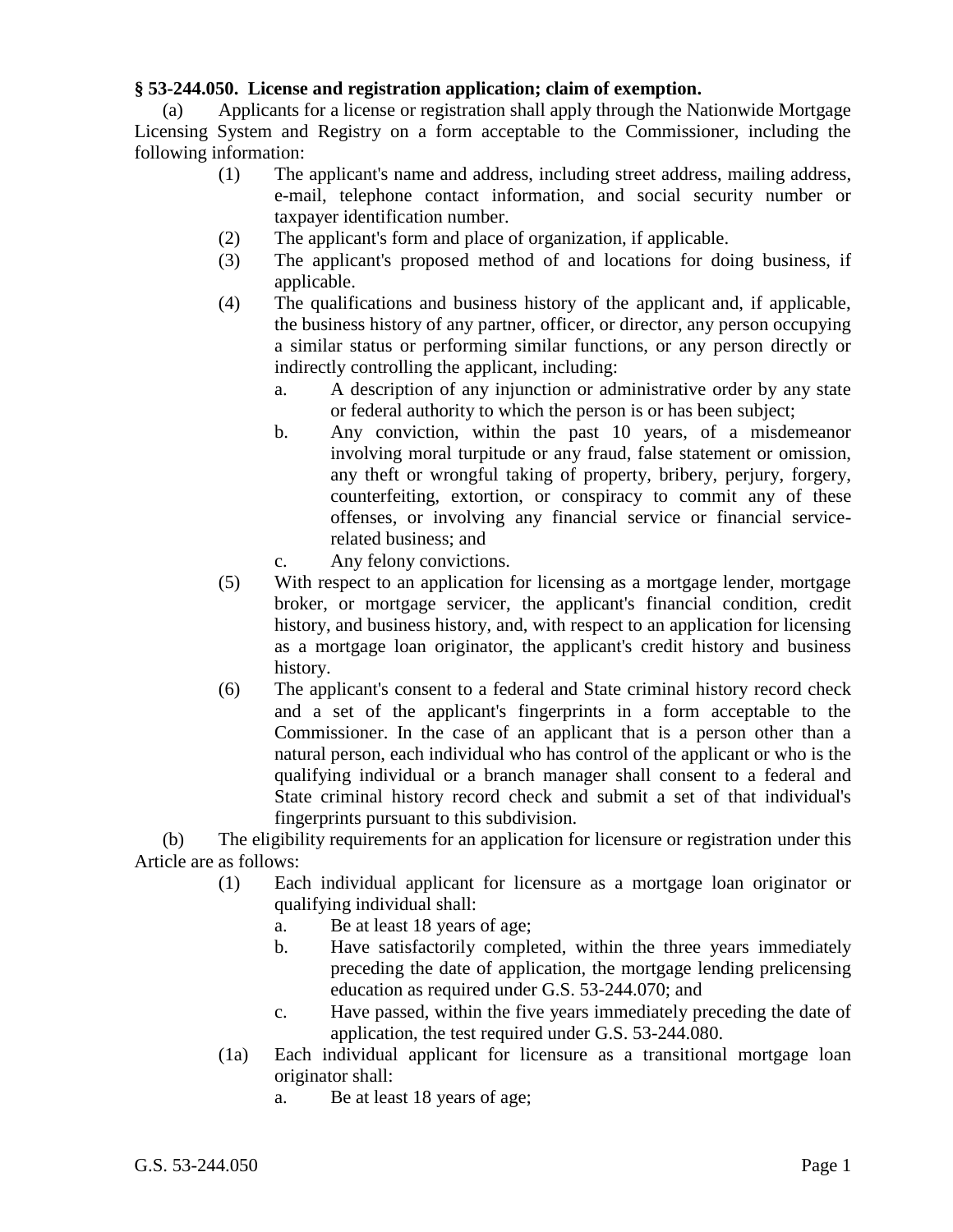- b. Have an active license to originate mortgage loans pursuant to the laws of any state or territory of the United States other than North Carolina or be a registered loan originator;
- c. Have a valid unique identifier, registration, and fingerprints on file with the Nationwide Mortgage Licensing System and Registry;
- d. Have been employed for a period of no less than two years as a mortgage loan originator; and
- e. Have provided certification of employment with a mortgage lender or mortgage broker licensed under this Article, including an attestation by the employer that the applicant is in his or her employ.
- (2) Each applicant for licensure as a mortgage broker, mortgage lender, or mortgage servicer, or registration as a registrant, at the time of application shall comply with the following requirements:
	- a. If the applicant is a sole proprietor, the applicant shall have at least three years of experience in residential mortgage lending or other experience or meet competency requirements as the Commissioner may impose.
	- b. If the applicant is a corporation, limited liability company, general or limited partnership, association, or other group engaged in a joint enterprise, however organized, at least one of its principal officers, managers, or general partners shall have three years of experience in residential mortgage lending or other experience or meet competency requirements as the Commissioner may impose.
	- c. If the applicant will be a qualifying individual or branch manager, the applicant shall have at least three years of experience in residential mortgage lending or other experience or meet competency requirements as the Commissioner may impose.
- (3) If an individual applicant to be licensed as a mortgage broker is a licensed mortgage loan originator and meets the requirements for licensure as a mortgage broker, but is not an employee as defined in G.S. 53-244.030(10) and does not meet the experience requirements of G.S. 53-244.050(b)(2)a., the individual may be licensed as an exclusive mortgage broker upon compliance with all of the following:
	- a. Successfully completes the prelicensing education required under G.S. 53-244.070.
	- b. Acts exclusively as a mortgage broker and shall be an agent for a single mortgage lender or mortgage broker licensee or a single exempt mortgage lender, who:
		- 1. Shall be responsible for supervising the broker as required by this Article and in accordance with a plan of supervision approved by the Commissioner in the Commissioner's discretion;
		- 2. Shall sign the license application of the applicant; and
		- 3. Shall be jointly and severally liable with the broker for any claims arising from the broker's mortgage brokering activities.
	- c. Shall be compensated on a basis that is not dependent upon the interest rate, fees, or other terms of the loan brokered, provided that this sub-subdivision shall not prohibit compensation based on the principal balance of the loan.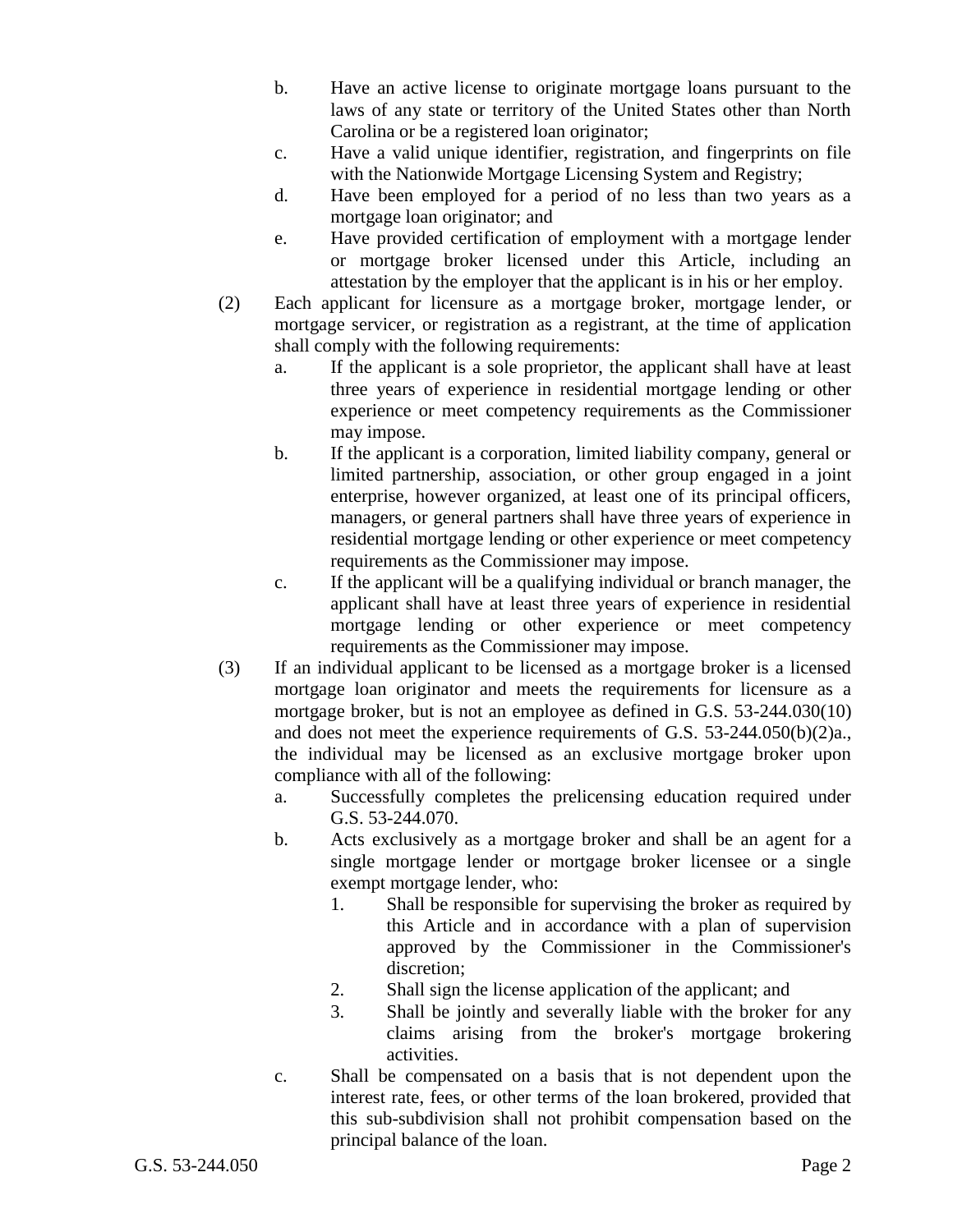- d. Shall offer only fixed-term, fixed-rate, fully amortizing mortgage loans originated by a single mortgage lender with substantially equal monthly mortgage payments and without a prepayment penalty, unless the Commissioner shall approve, in the Commissioner's discretion, the sale of other mortgage loan products for that lender.
- e. Shall not handle borrower or other third-party funds in connection with the brokering or closing of mortgage loans.
- f. Shall meet the surety bond requirement of a mortgage broker or otherwise be covered by a surety bond provided by the mortgage lender or broker licensee or exempt mortgage lender of the lesser of five million dollars (\$5,000,000) or an amount equal to or greater than the sum of the surety bond requirements for each exclusive mortgage broker supervised by the broker or lender.

(c) In connection with an application for licensing as a mortgage loan originator, transitional mortgage loan originator, mortgage lender, mortgage broker, or mortgage servicer, or registration as a registrant, the applicant and its owners, qualifying individual, and controlling persons shall furnish to the Nationwide Mortgage Licensing System and Registry information concerning the applicant's identity, including:

- (1) Fingerprints for submission to the Federal Bureau of Investigation and any governmental agency or entity authorized to receive such information for a state, national, and international criminal history background check.
- (2) Personal history and experience in a form prescribed by the Nationwide Mortgage Licensing System and Registry and the Commissioner to obtain:
	- a. Independent credit reports obtained from a consumer reporting agency described in section 603(p) of the Fair Credit Reporting Act; and
	- b. Information related to any administrative, civil, or criminal findings by any governmental jurisdiction.
- (3) The personal history may be obtained by the Commissioner at any time and the fingerprint information shall be furnished upon the Commissioner's request.
- (4) An authorization for the Commissioner to obtain personal history or fingerprint information at any time.

(d) For the purposes of this section and in order to reduce the points of contact that the Federal Bureau of Investigation may have to maintain for purposes of the criminal information required by this section, the Commissioner may use the Nationwide Mortgage Licensing System and Registry as a channeling agent for requesting information from and distributing information to the Department of Public Safety or any governmental agency.

(e) For the purposes of this section and in order to reduce the points of contact that the Commissioner may have to maintain for purposes of the noncriminal information required by this section, the Commissioner may use the Nationwide Mortgage Licensing System and Registry as a channeling agent for requesting and distributing information to and from any source so directed by the Commissioner.

G.S. 53-244.050 Page 3 (f) For purposes of this section, the Commissioner may request and the North Carolina Department of Public Safety may provide a criminal record check to the Commissioner for any person who (i) has applied for or holds a mortgage lender, mortgage broker, mortgage servicer, mortgage loan originator, or transitional mortgage loan originator license as provided by this section or (ii) has applied for or holds a registration as a registrant under this section. The Commissioner shall provide the Department of Public Safety, along with the request, the fingerprints of the person, any additional information required by the Department of Public